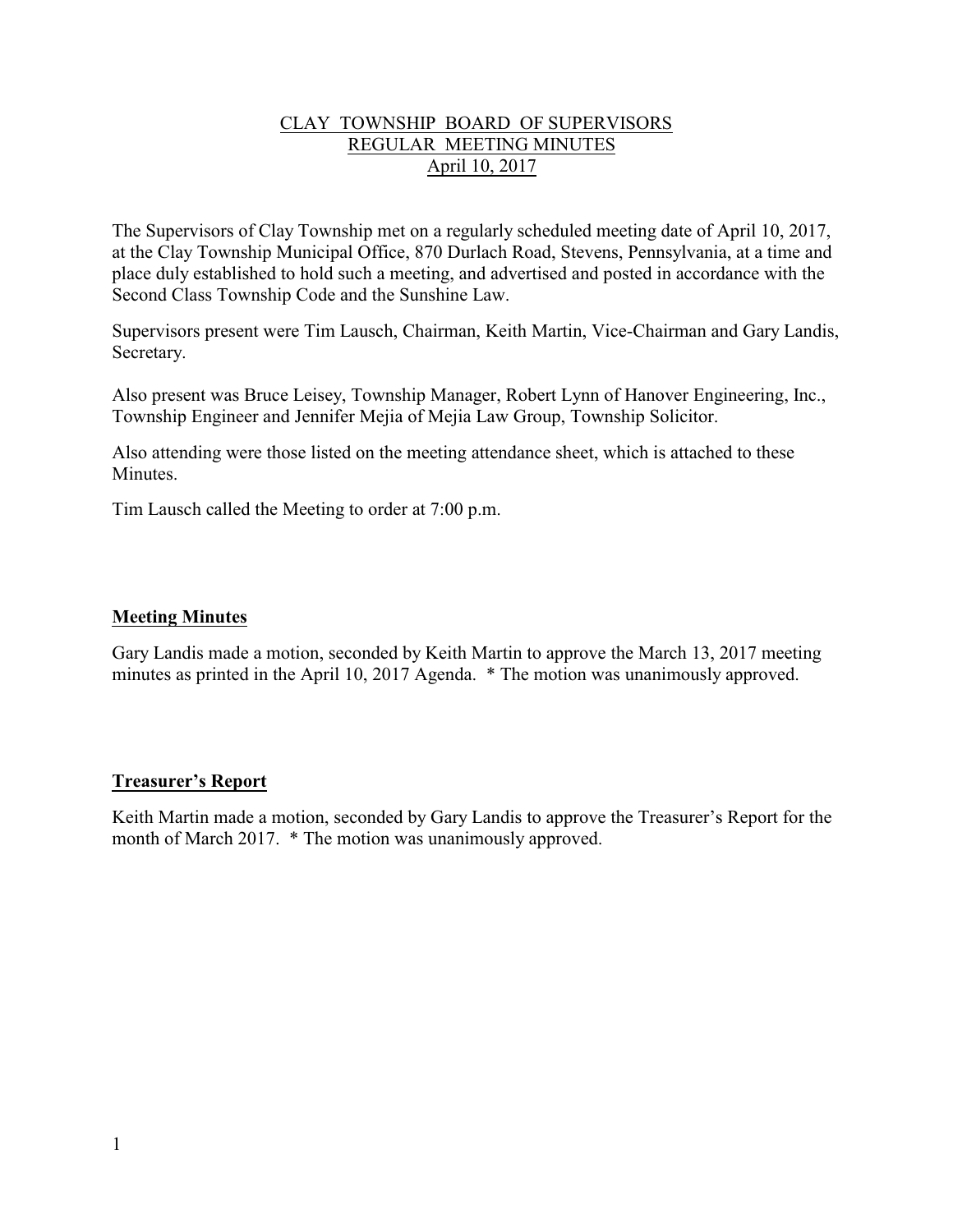## **Visitors**

There were numerous visitors present regarding the Application of Premier R& G zoning Map Amendment which was not an item of the current agenda.

Jennifer Mejia, solicitor, addressed the visitors and stated that a hearing on the proposed Amendment is scheduled for May 2 at 7:00 p.m. The hearing notices for the Application of Premier R&G Zoning Map Amendment were mailed to property owners within the area proposed for re-zoning on March 30, 2017. The hearing will be advertised in the Ephrata Review on 4/12/17 and 4/19/17 and properties will be posted at least 7 days prior to hearing date. Visitors will be given an opportunity to speak but comments are not considered testimony and the Board of Supervisors would not comment or engage in discussion regarding the comments in light of the upcoming hearing.

Mary Haverstrick, Millersville – Congratulated the Board of Supervisors on the current agricultural zoning in the Township. She hopes they make a reasonable decision on the current zoning amendment request even though it seems small. Everything starts small. She suggested pondering for a moment on what Clay Township should look like today and in the future.

Ann Weaver, 275 N Clay Road – stated that in 1985 the South side corridor was rezoned to Ag and in 1992 it was rezoned to Neighborhood Commercial for the sewer extension and then back to Ag. The proposed amendment will still leave 2 parcels zoned Ag on the South side. She felt those parcels should also be rezoned.

Ralph Kurtz, 245 Durlach Road – asked if the Township will need to give monies back received for the sewer grant for along 322 if the Ag zoning is changed. Rezoning will impact the Township forever. Error on side of caution. Has Clay Township residents doubled since 1980? Did Lancaster County double?

Bruce Leisey will investigate the conditions on the 322 sewer grant and report findings at May 2, 2107 hearing.

Glen Hursh, 515 Clearview Rd – feels it is the responsibility of the Board of Supervisors to assist in growing business in Clay Township even if it includes rezoning.

Neil Leard, 23 Cedar Ave, West Earl Twp – asked how many people here are against rezoning. Most people in the audience raised their hand. You can see what the community is telling you.

Dan Sweigart, Ephrata Boro – supports the thoughts of Mary Haverstrick. He has been in Lancaster County all his life. Since 1950, ¼ of the farmland has been lost over 125,000 acres. This is about soil most productive non-irrigated soil in the world. It's not just 23 acres, we are losing one farm at a time.

Ralph Kurtz – stated that he is not against growth but feels the community should decide not the Board of Supervisors. He feels that Clay Township has been very liberal in giving farm land away. Farmers afraid of taking livelihood and heritage away. We are rezoning the best farm land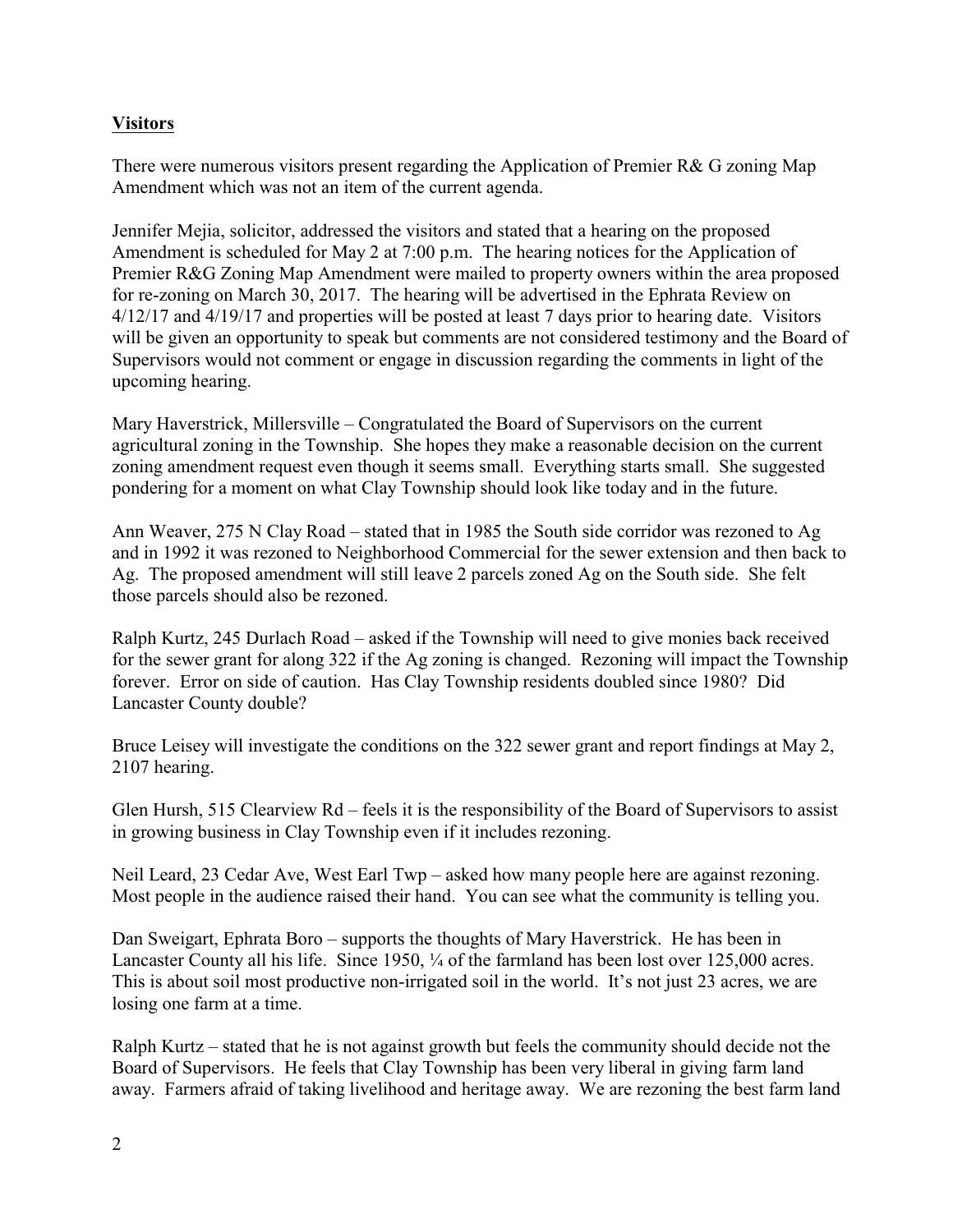not in lower quality farm land. Not sure the Township needs to allow additional residential zoning.

Jolene Weaver, 275 N Clay Road – said she doesn't like to see commercial and residential zoning on farm land. When the land is gone, it is gone.

Ray Weaver, 275 N Clay Road – asked what happen to regulations to not allowing building in class 1 or 2 soils?

At 7:30, Tim Lausch thanked everyone for coming out and reminded everyone that the Zoning Amendment Hearing will be held here on May 2, 2107 at 7:00 PM.

## **Engineer's Report**

1. Mike Martin Duck Operation – Approve As-Built Plans and Escrow Release

After discussion, it was decided to table any decision at the advice of Bob Lynn and Bruce Leisey. Mr. Martin has a few items on his "punch list" that still need action per the Hanover Engineering letter dated February 2017.

2. North Clay Road – Road Improvements

Bob Lynn informed the Board of Supervisors that he is working with Earl Stauffer and Bruce Leisey to develop a plan to eliminate ponding water from North Clay Road near the Rt 322 intersection at Fox Creamery. Bob reviewed a draft sketch and indicated that the next step would be to speak with the property owners.

No decisions were made at this time.

\*\* Keith Martin abstained from the next item due to a conflict arising from his part-time employment with Developer. \*\*

3. First Response Team of America – Time Extension Request

Gary Landis made a motion, seconded by Tim Lausch to grant a 120-day time extension to take action on the First Response Team of America Final Land Development plan. The new deadline for action date is August 21, 2017. \* The motion was unanimously approved with Keith Martin abstaining from the vote.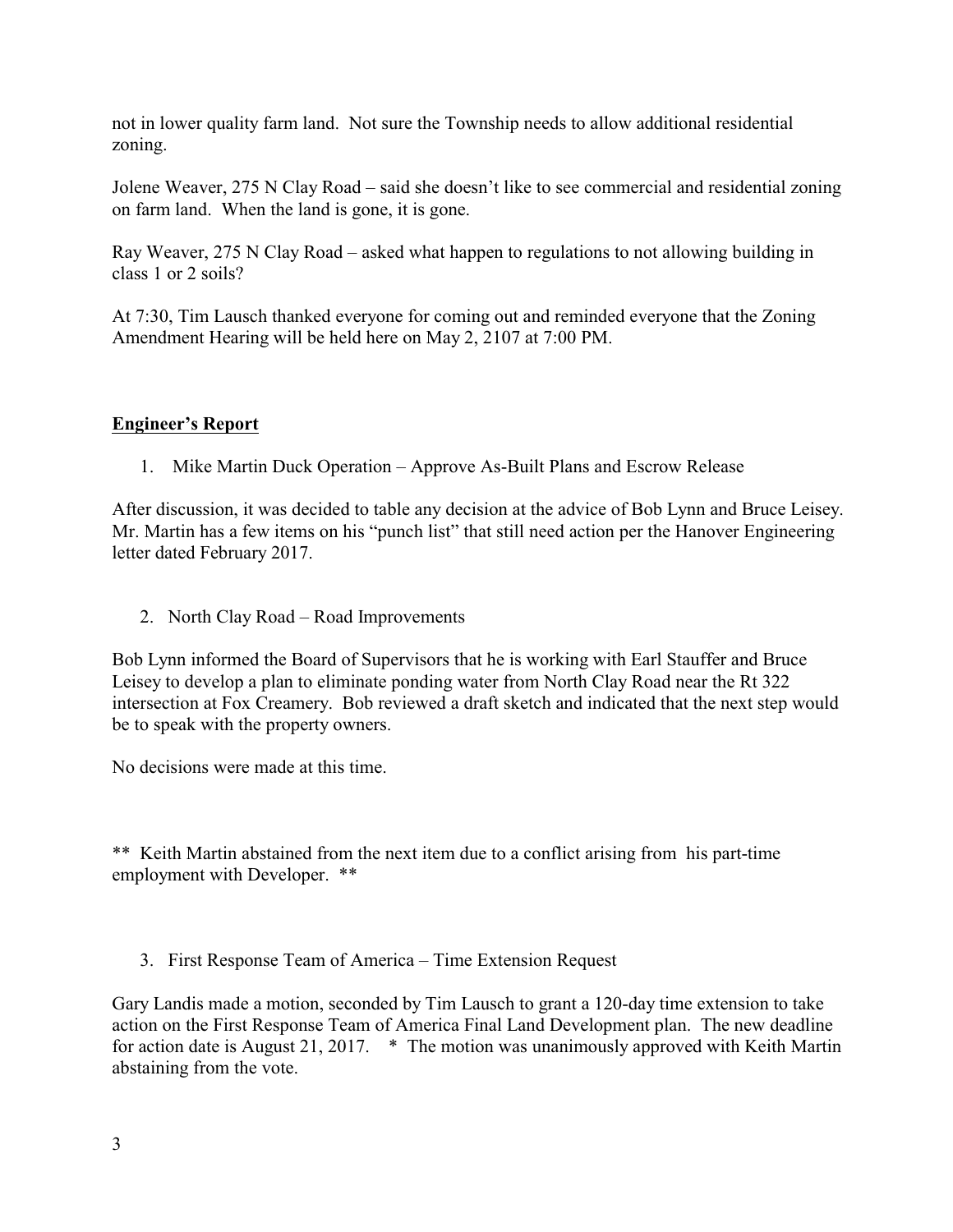### **Old Business**

1. Sewer Feasibility Study

No update, Jennifer Mejia will follow up.

2. Park Rules Ordinance Update

There was discussion on what the appropriate park hours should be.

### **New Business**

1. Discussion on Proposed 2017 PSATS Bylaws

Keith Martin made a motion, seconded by Tim Laush to support or oppose the resolutions as noted in the 2017 proposed PSATS Resolutions recommendations. \* The motion was unanimously approved.

2. Approve Bicycle Ride Event for Lancaster Farmland Trust

After review, Keith Martin made a motion, seconded by Gary Landis to approve use of the Township roads in Clay Township as listed in the correspondence for the 2017 Pedal to Preserve bike ride fundraiser on Saturday, June 3, 2017 contingent on Lancaster Farmland Trust obtaining Flagger Force to provide traffic control at the intersection of Rock Road and West Main Street. \* The motion was unanimously approved.

3. Approve Escrow and MOU for 63 Mountain Spring Road

After discussion, Keith Martin made a motion, seconded by Gary Landis to approve the Cost Opinion of \$15,103.44 and MOU regarding improvement guarantee for the property located at 63 Mountain Spring Road. \* The motion was unanimously approved.

4. Monitoring and Maintenance Agreement for Municipal Building

After discussion, Keith Martin made a motion, seconded by Gary Landis to approve the annual fire alarm test and inspection in the amount of \$972 and annual monitoring service agreement in the amount of \$950 from Simplex Grinnell. \* The motion was unanimously approved.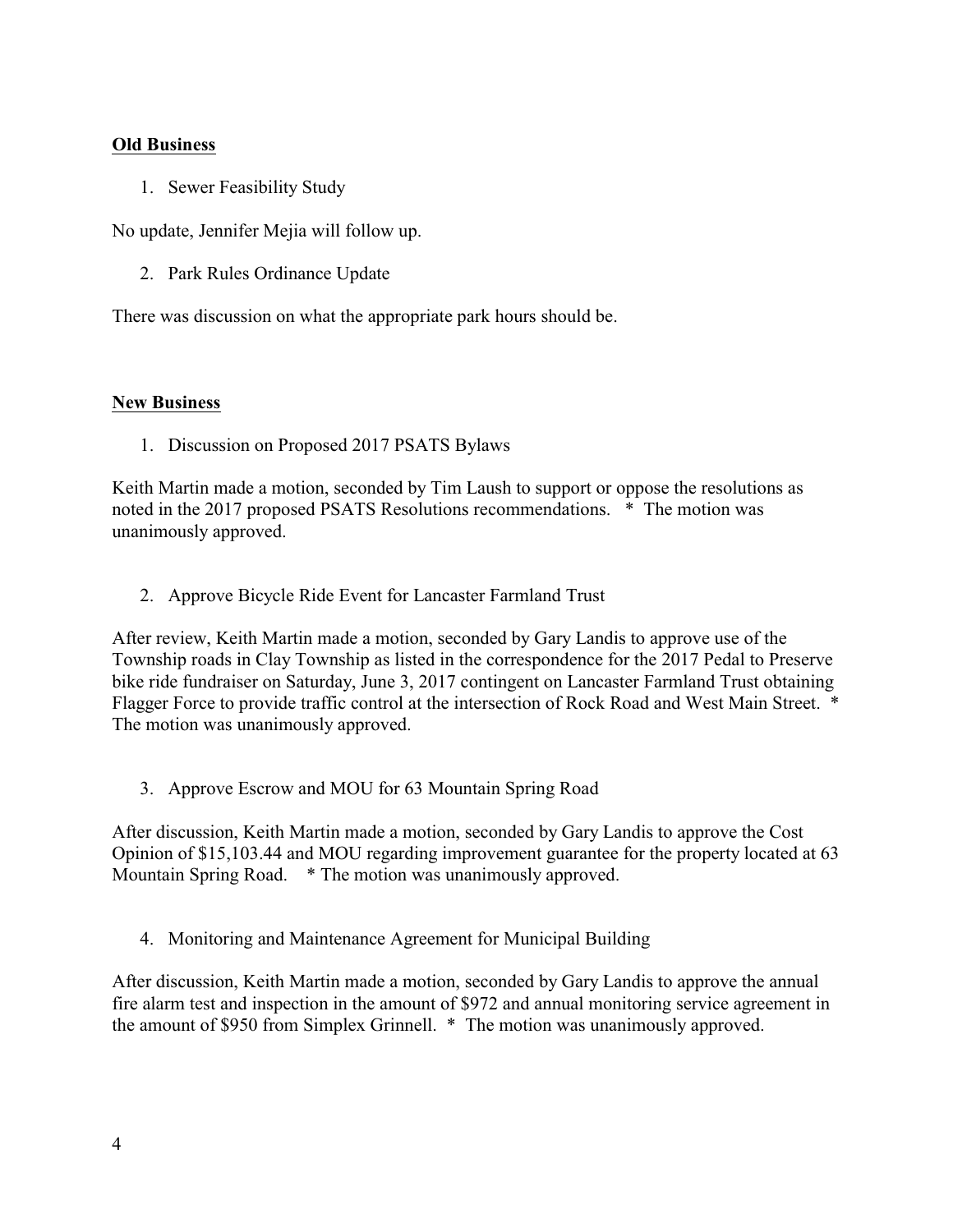## 5. Purchase of Office Copier

Gary Landis made a motion, seconded by Keith Martin to purchase a reconditioned copier, printer and scanner with auto doc feeder from Higher Information Group on a 3-year program at a monthly cost of \$100 a month which includes 4,000 B&W copies per month and vendor service and supplies. \* The motion was unanimously approved.

# 6. Request for Payment for the Snyder Park Pavilion Project

Keith Martin made a motion, seconded by Gary Landis to approve payment #3 on Contract #1 in the amount of \$43,749.18 to Amric Construction. \* The motion was unanimously approved.

Keith Martin made a motion, seconded by Gary Landis to approve payment #2 on Contract #2 in the amount of \$1,309.59 to Spotts Brothers, Inc. \* The motion was unanimously approved.

7. Discussion on Oversized Truck Traffic on North Clay Road

There was discussion on the use of 53' oversized tractor trailers on North Clay Road and their inability to maneuver the right turn at the intersection of North Clay Road and Hopeland Road.

After discussion, it was decided to investigate the posting of North Clay Road to remind drivers that 53' trailers are not permitted to use North Clay Road and to increase patrol in the area. \* The motion was unanimously approved.

8. Discussion on Donations to Non-Profit Organizations Involved in the 2/25/17 Storm Cleanup

After discussion, it was decided that the Township Manager will secure a list of all non-profit organizations involved in the 2/25/17 storm and obtain recommendations from the Durlach and Mt Airy Fire Company on amounts.